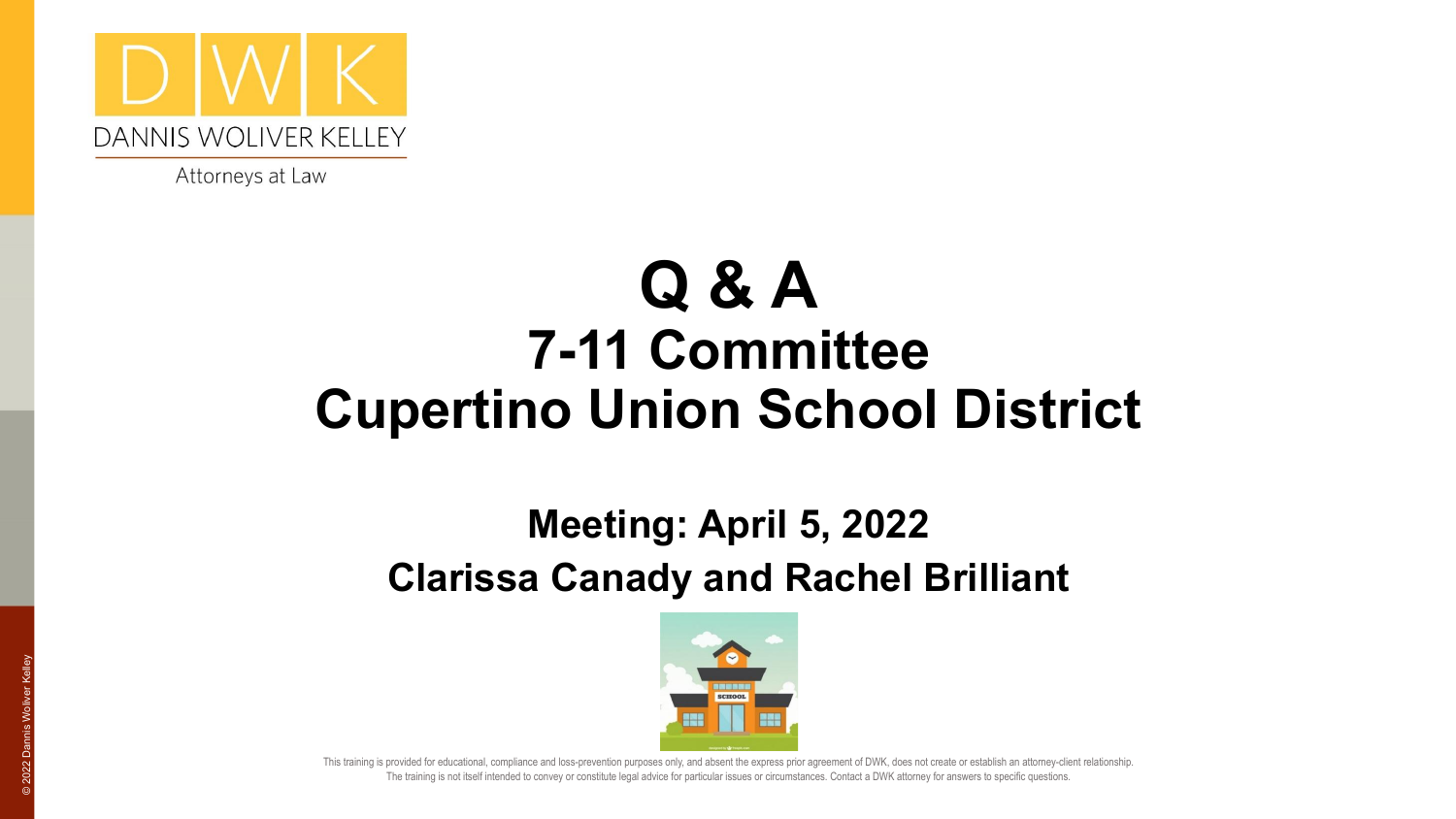## **Committee Mission**

■ Establish a priority list of possible uses of the Meyerholtz, Regnart, and Montebello properties to generate the property's highest and best use value and with the stipulation that the Meyerholtz and Regnart properties be leased and the Montebello property be sold or used in an exchange.



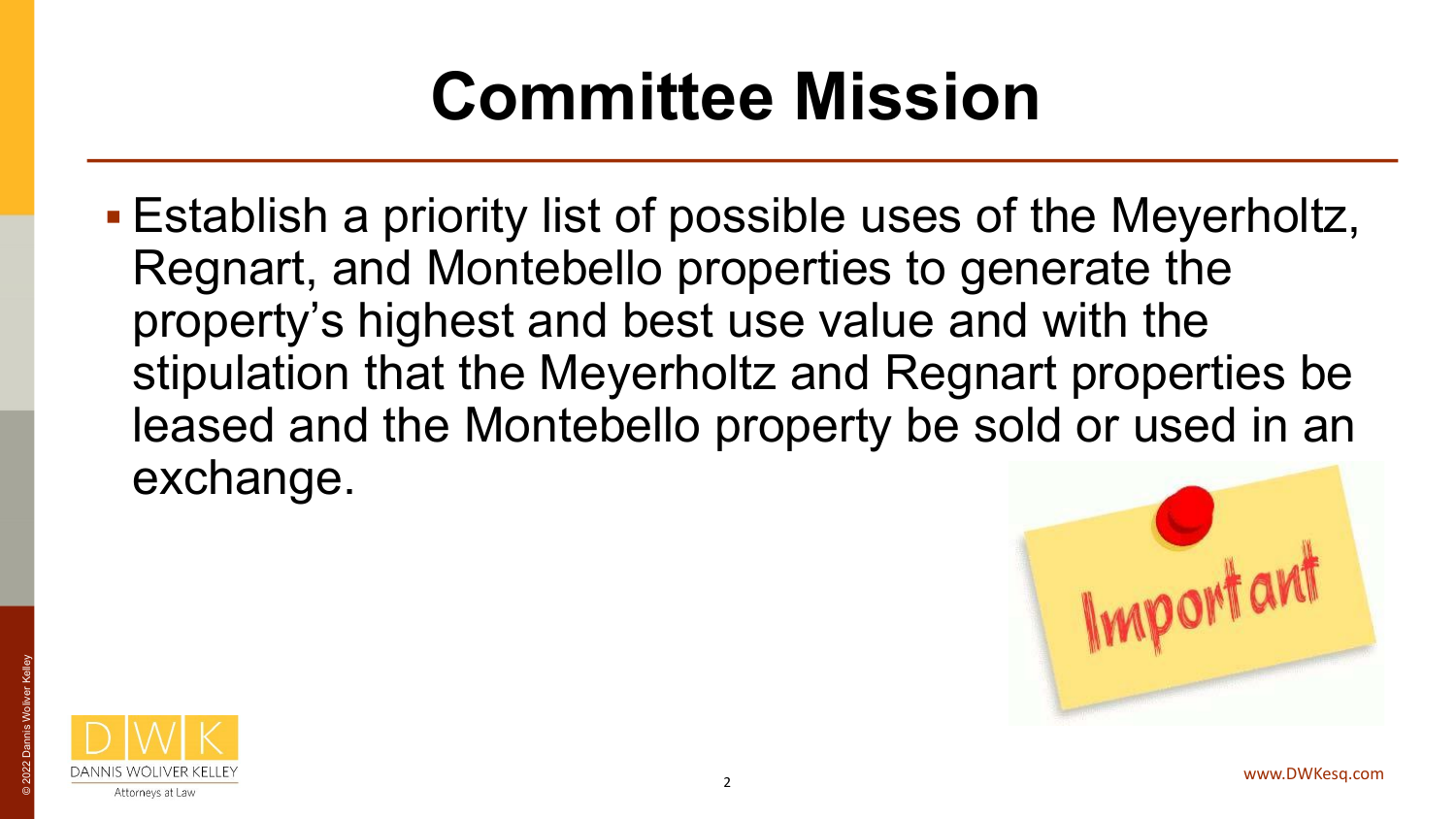# **Requests for Additional Information**

- Restraints imposed by the Montebello grant deed restriction limiting uses to school site.
- 2. Steps required to declare properties as surplus.
- 3. Requirements for offering properties to other public entities.
- 4. Unused site penalties.



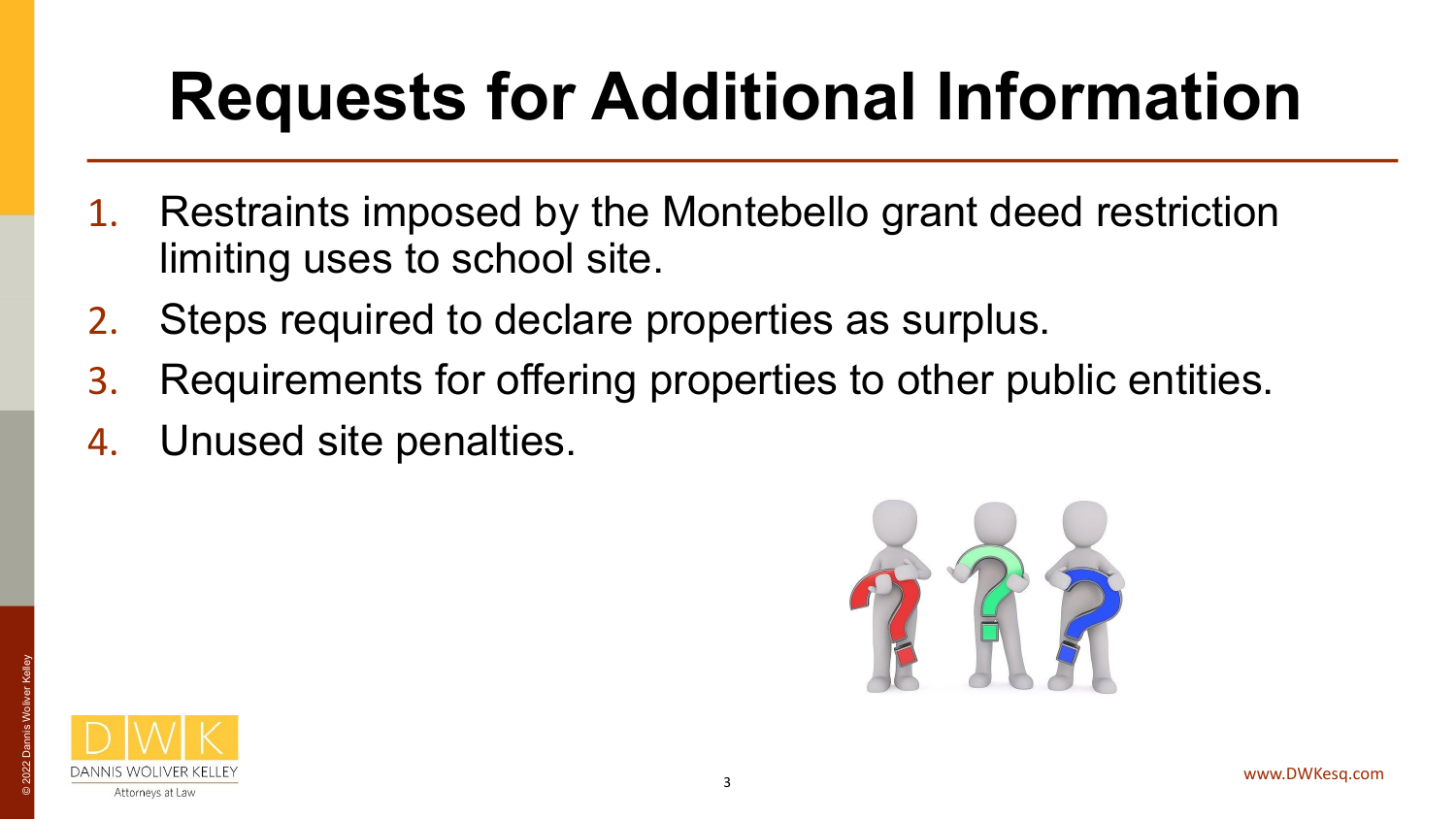#### **Montebello Grant Deed**

1. What legal restraints, if any, are imposed by the Montebello deed restriction limiting uses to "school site"?

> This land is transferred and donated upon the exprese condition and stipulation that it be used for a school site. condition and suppliation shaw it by died formed. only and when it ceases to be used for the bonder functions. ly reverts to the original owner.

Together with all and singular the tenements, hereditaments rogether with all show singular the consideration and appurtenances thereunto belonging or in any wise appertuining.

TO HAVE AND TO HOLD all and singular the said premises, together with the appurtenances, unto the said perties of<br>the second part, and to their heirs and assigns forever.

Th WITHESS WHEREOF, the said party of the first part has hereunto set his hand the day and year first above written.



Attorneys at Law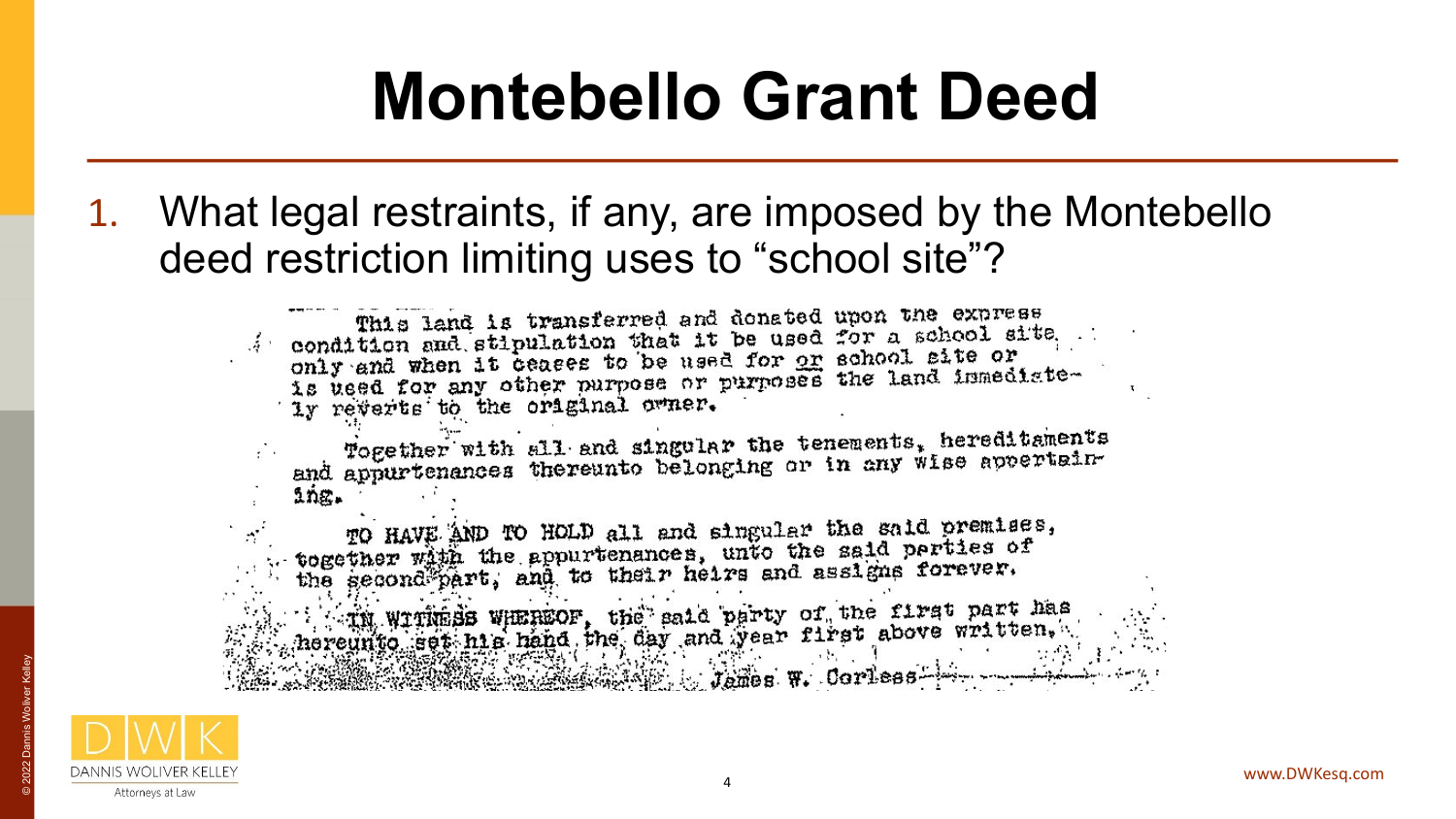#### **Montebello Grant Deed**

What legal restraints, if any, are imposed by the Montebello deed restriction limiting uses to "school site"?

Short Answer: None. The deed restriction is not enforceable due to the passage of time and the adoption of the Marketable Record Title Act.

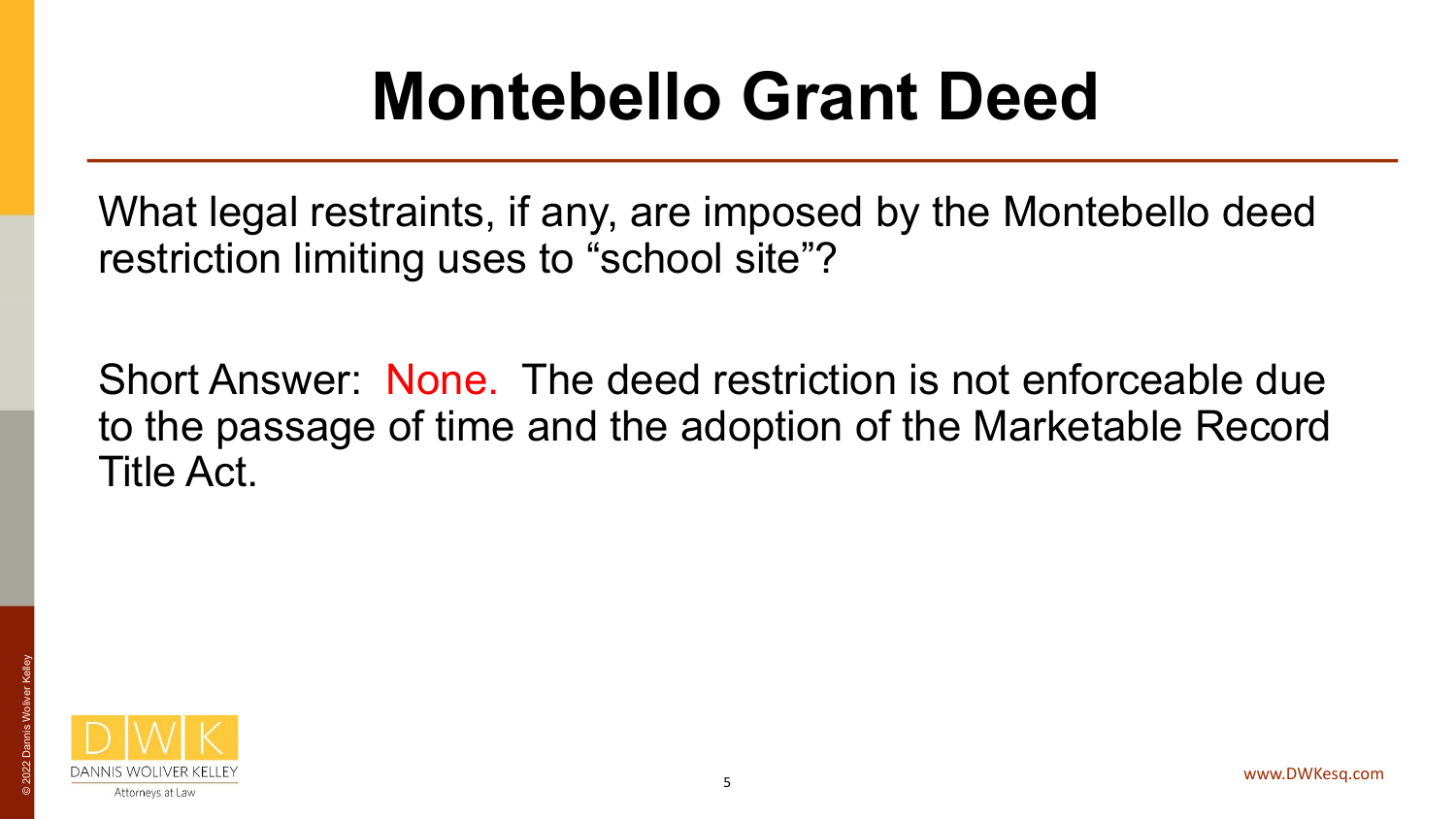### **Marketable Record Title Act**

- **In 1982 California legislature passed the Marketable Record Title Act ("Act") with the stated purpose to facilitate real property transactions and encourage full use and development of real property.** 
	- **– Possibility of reverter is abolished; possibility of reverter is enforceable as a power of termination.**
	- A power of termination of record expires at the later of the following items:
		- Thirty years after the date the instrument reserving, transferring, or otherwise evidéncing the power of termination is recorded.
		- Thirty years after the date a notice of intent to preserve the power of termination is recorded, if the notice is recorded within the time prescribed in paragraph(1).
		- Thirty years after the date an instrument reserving, transferring, or otherwise evidéncing the power of termination or a notice of intent to preserve the power of termination is recorded, if the instrument or notice is recorded within 30 years after the date such an instrument or notice was last recorded.
- **Grant deed with right of reversion recorded on September 6, 1892.**
- **Five-year grace period from enactment of the Act expired in 1987.**

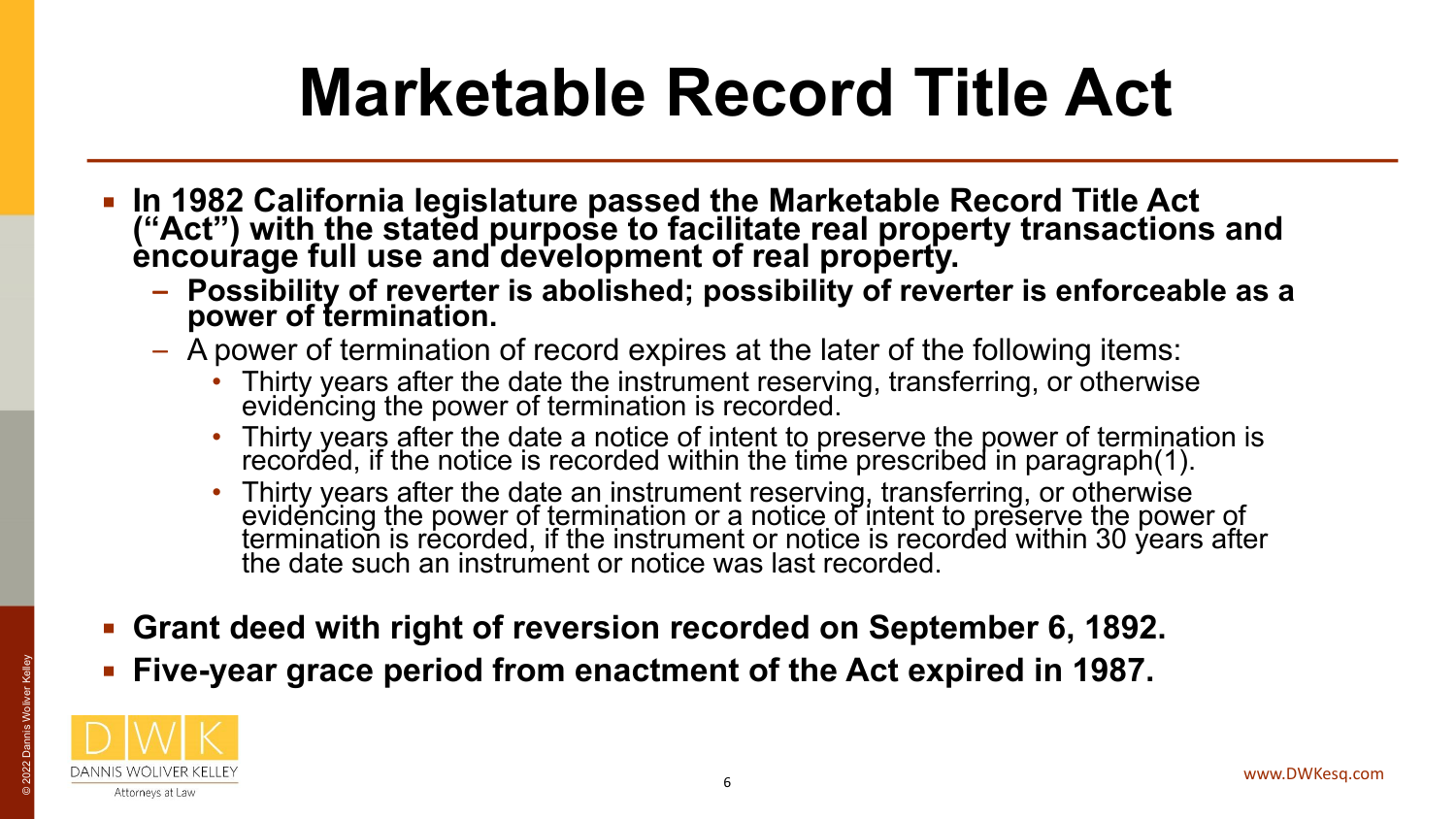# **Surplus Property Disposition Process**

- **Extep 1: Surplus Property Determination** 
	- Formation of the 7-11 Committee
	- Evaluation of facilities by the 7-11 Committee
- **Extep 2: Board Consideration of Committee Recommendations**
- **Step 3:** Public Offerings
- **Extep 4: Public Bidding**



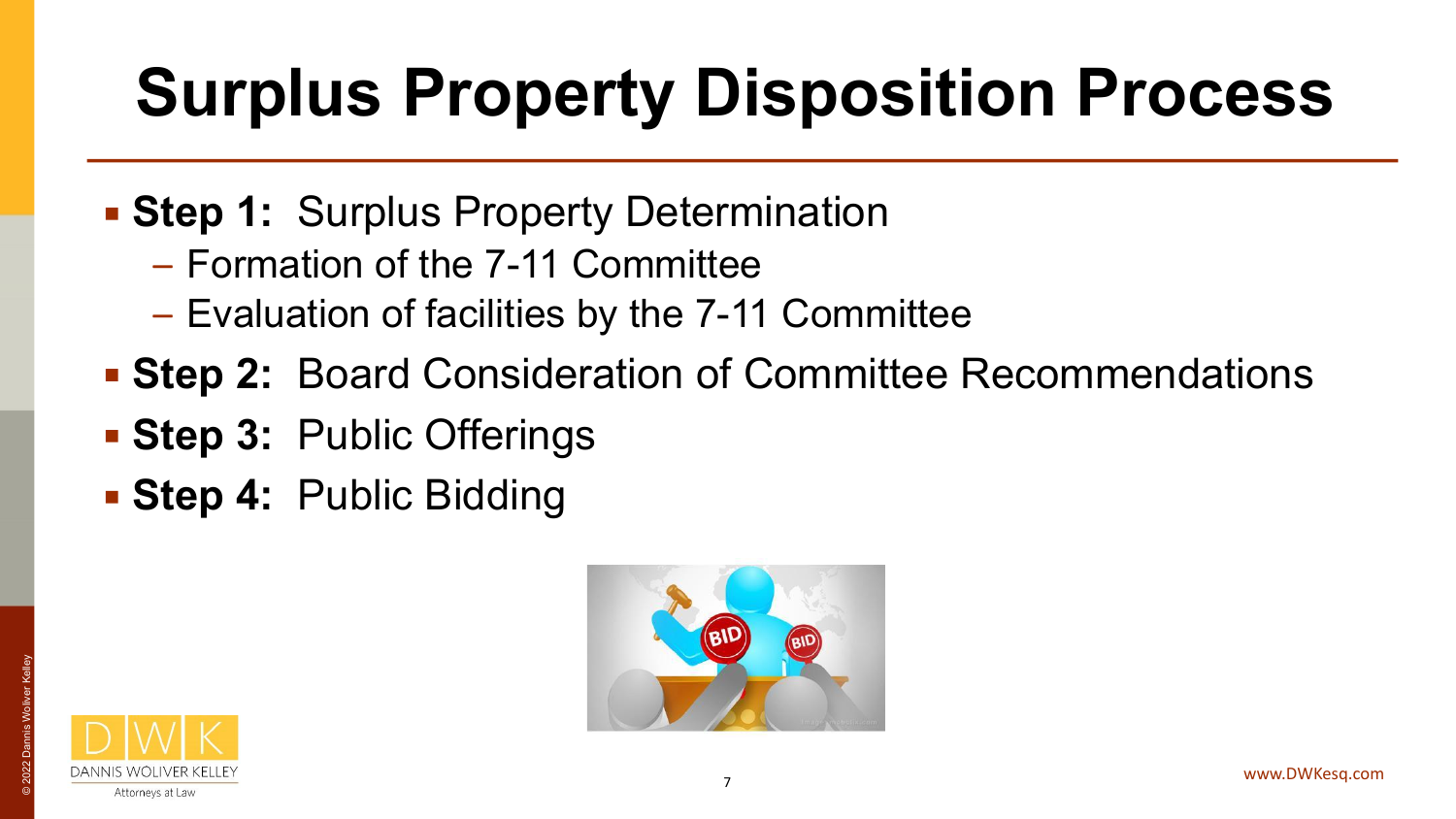#### **Surplus Property Disposition Process**

**Extep 3: Public Offerings** 



© 2022 Dannis Woliver Kelley

2022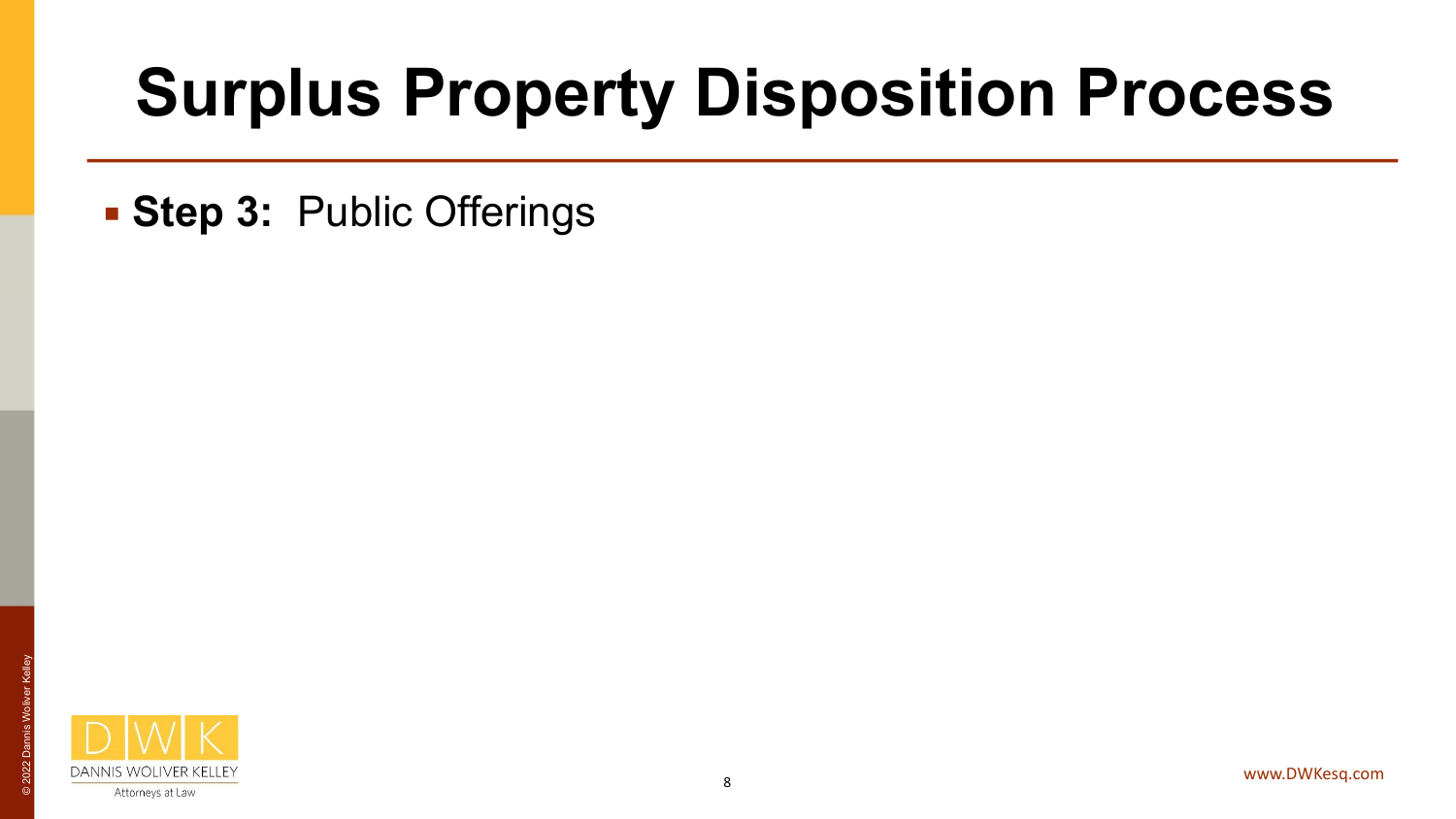### **Public Offerings**

#### ▪ **Public Offerings before Leasing Property**

- Establish price or lease rate
	- Obtain Appraisal—formal v. informal
- Board Action
	- Resolution of Intent to Lease or Sell
- Prior to Lease
	- Childcare Use Optional
	- Special Education Offers to County Office and Districts in SELPA (Ed. Code, §17465)
	- Naylor Act if applicable

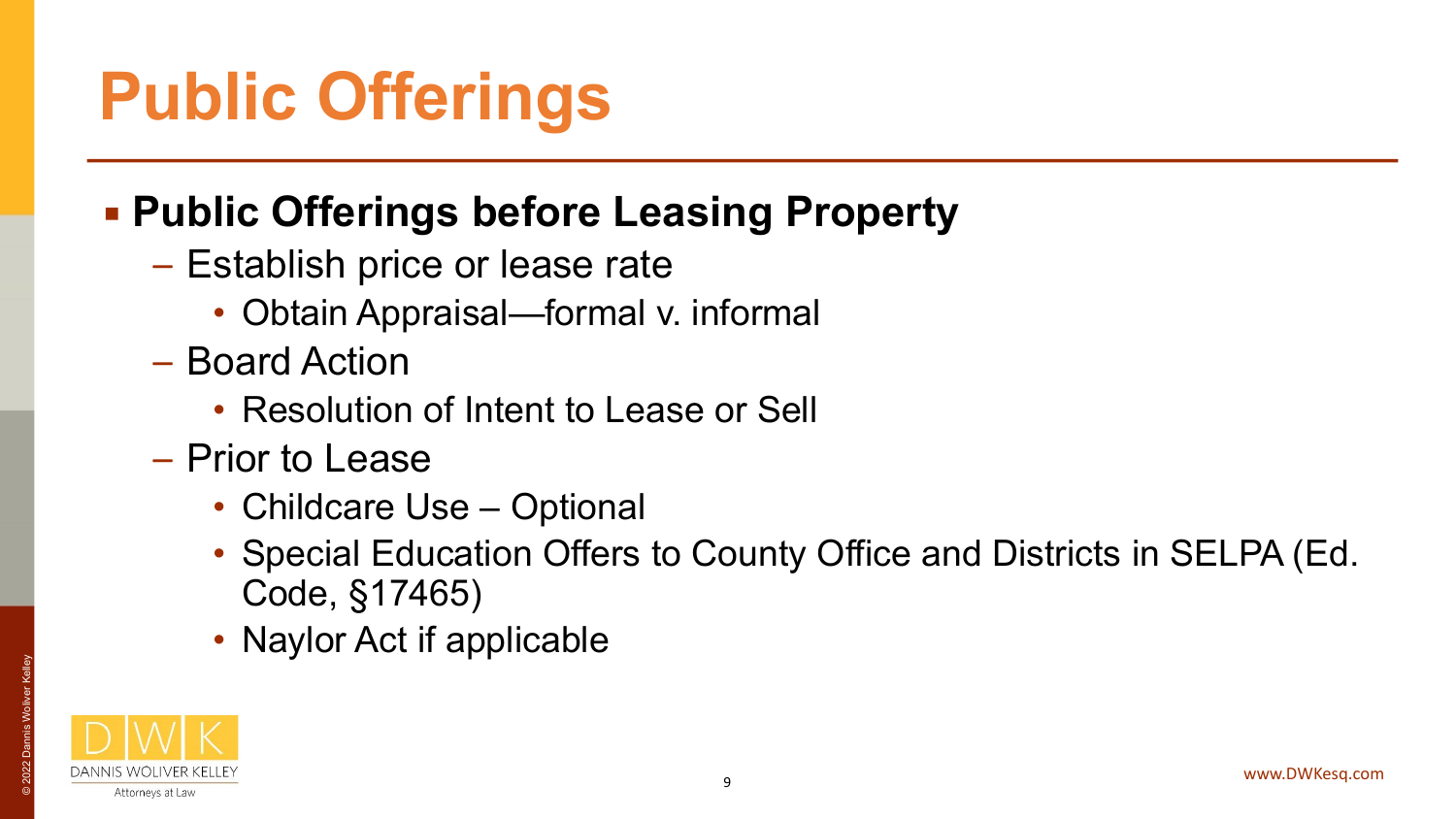#### ▪ **Public Offerings Prior to Sale or Lease with Option to Purchase**

- Notice to Planning Commission
- Naylor Act
- Other public offerings

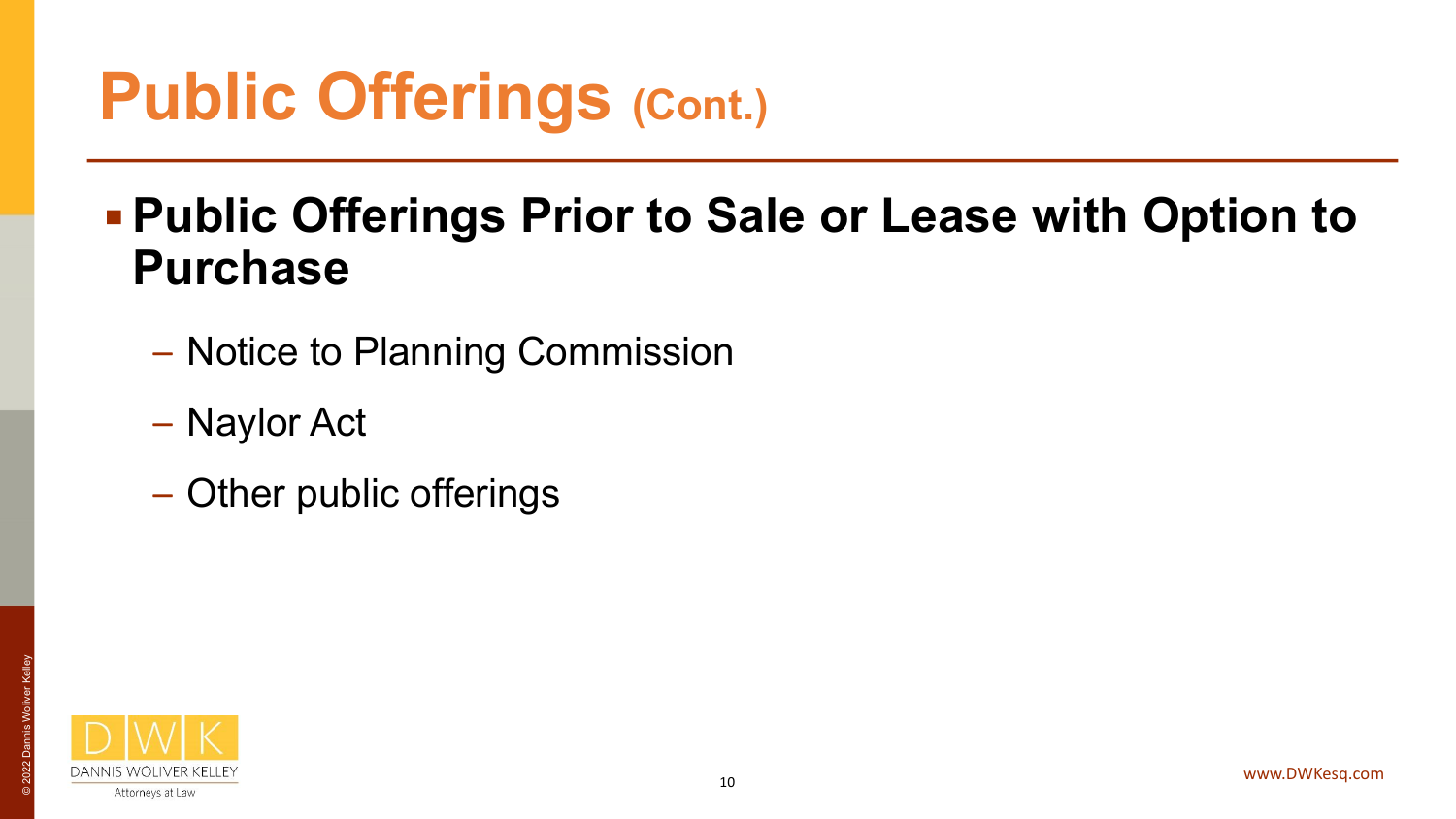#### **Naylor Act:**

- Requires that land be offered to the city, any park or recreation district, any regional park authority, or the county
- Severely limits the amount for which land may be sold or leased

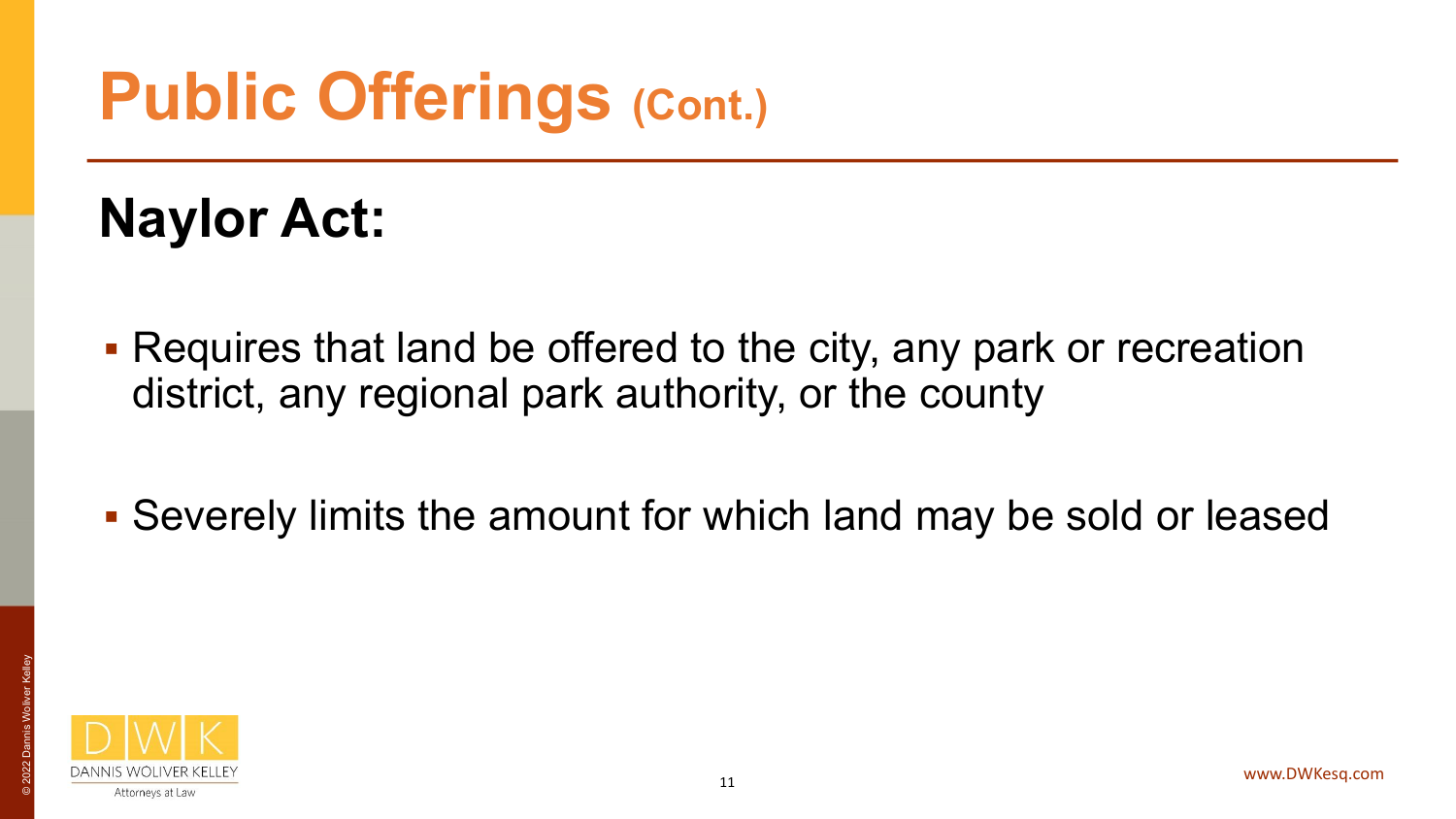- **Naylor Act** is applicable if property:
	- Consists of land that has been used for at least eight (8) years for playground, playing fields, or other outdoor recreational purposes;
	- Open space land particularly suited for recreational purposes; and
	- No other available publicly owned land in the vicinity is adequate to meet the needs of the community for outdoor recreational purposes (as determined by acquiring agency) (Ed. Code, § 17485 et seq.)

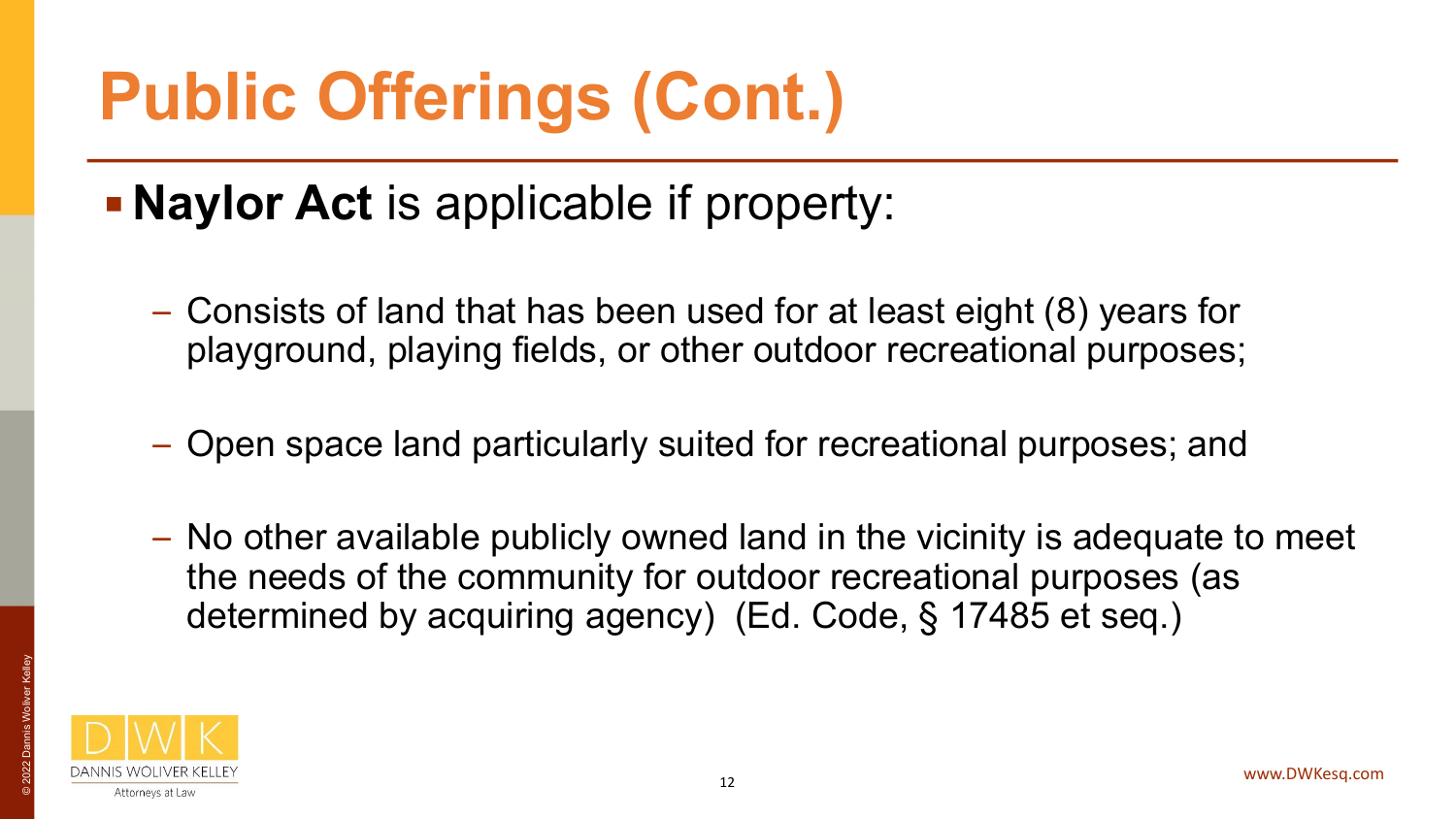- **Make Other Below Market and Market Rate Offerings**
	- **– First:** Parks and Recreation (city, county, regional park authority, State Resources Agency)
	- **– Second:** In writing -- to DGS, UC, CSU, City, County, public housing authority
	- **– Third:** By notice -- to any public authority, federal government, nonprofit charitable institutions

#### ▪ **What if Accepted?**

- Must Negotiate for 60 Days (from date of last publication)
- District may withdraw from negotiations and retain property

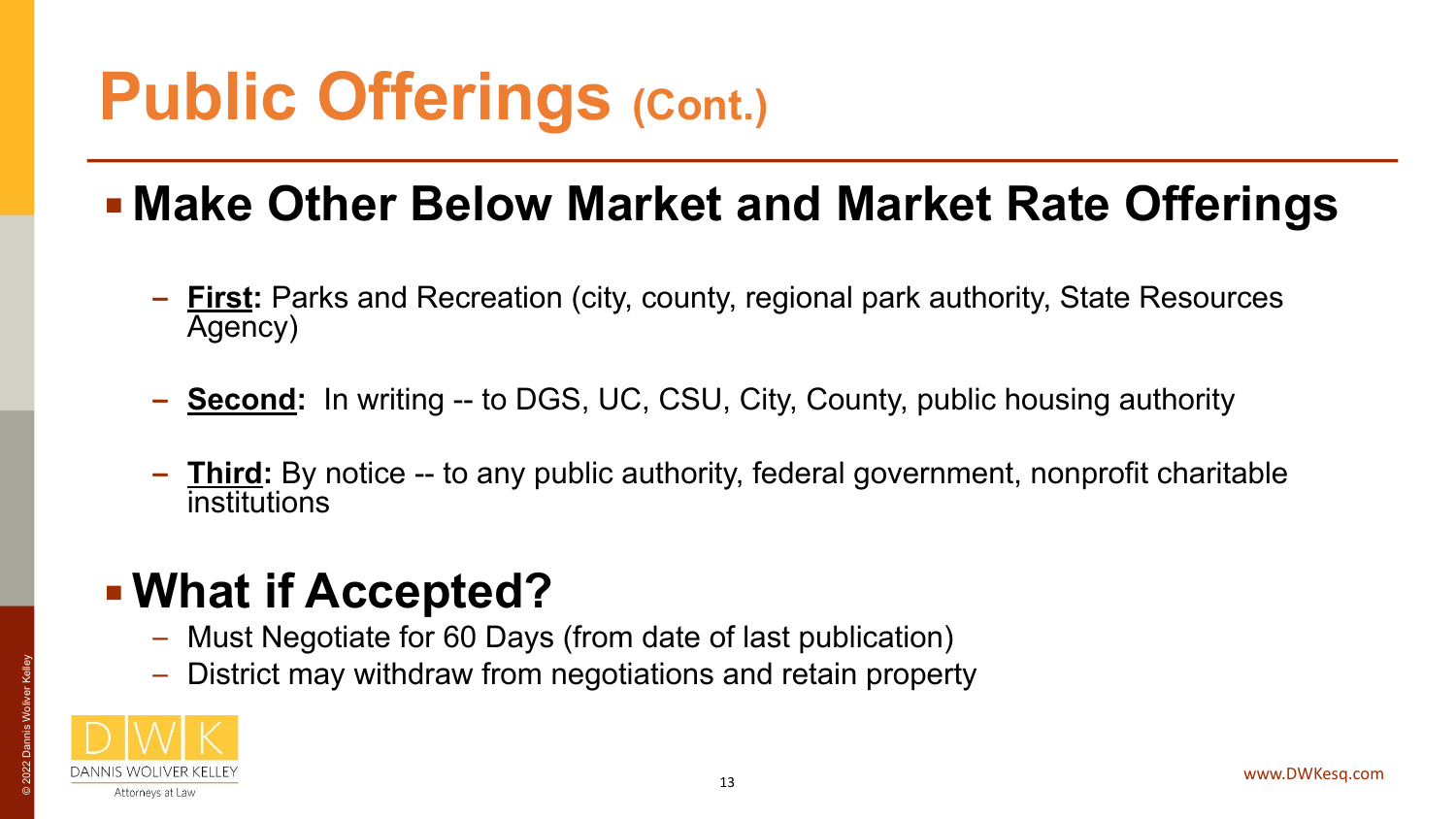#### **Surplus Property Disposition Process**

**Extep 4: Public Bidding** 

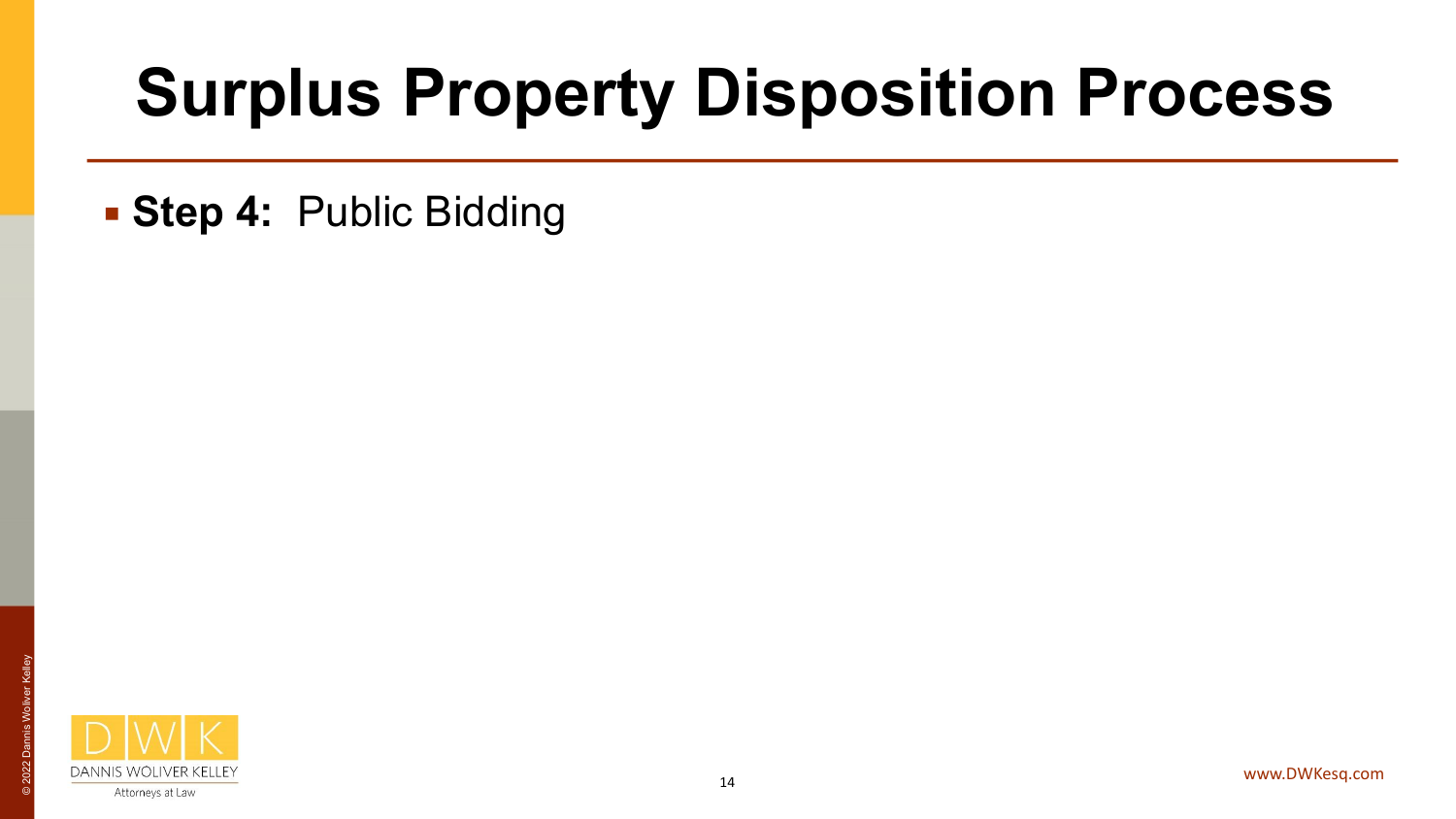# **Public Bidding**

#### ▪ **Public Bidding**

- Bidding Required if Property is Still Available (i.e., no one accepted offer)
- Board Determines Criteria
	- Type of Contract (lease, sale, lease with option)
	- Minimum Price/Bidder Qualifications
	- Use of Property
- Bidding Process
	- Resolution of Intent
	- Advertise/Distribute Bid Package
	- Written Offers
	- Verbal Offers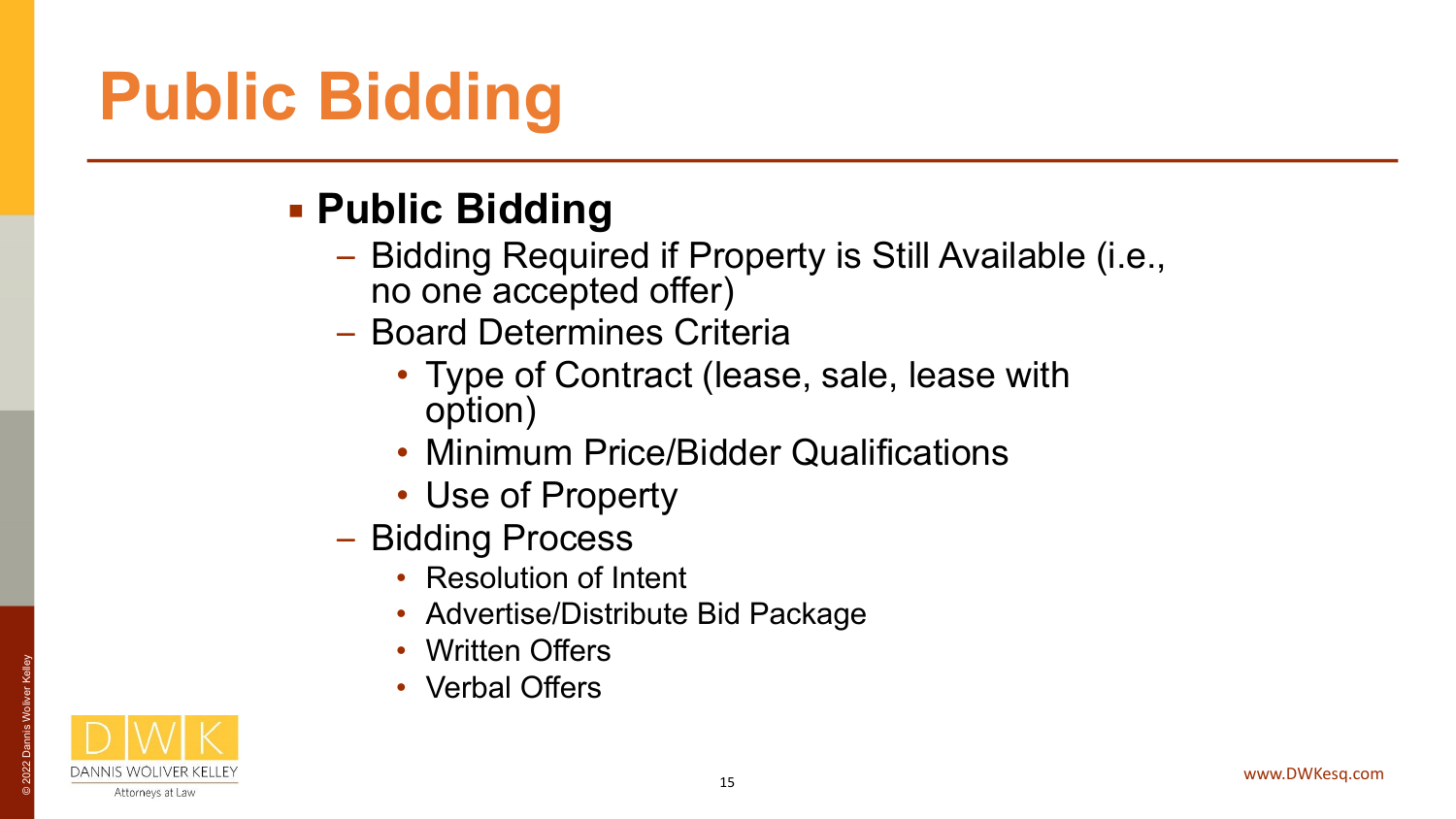# **Public Bidding (Cont.)**

#### ▪ **Public Bidding**

- Due Diligence Period
	- Is CEQA Required?
	- Evaluation of Bidder
- Acceptance of Bid by Board
- Negotiate/Enter Lease or Purchase Agreement
	- Terms not established during bid process are subject to negotiation

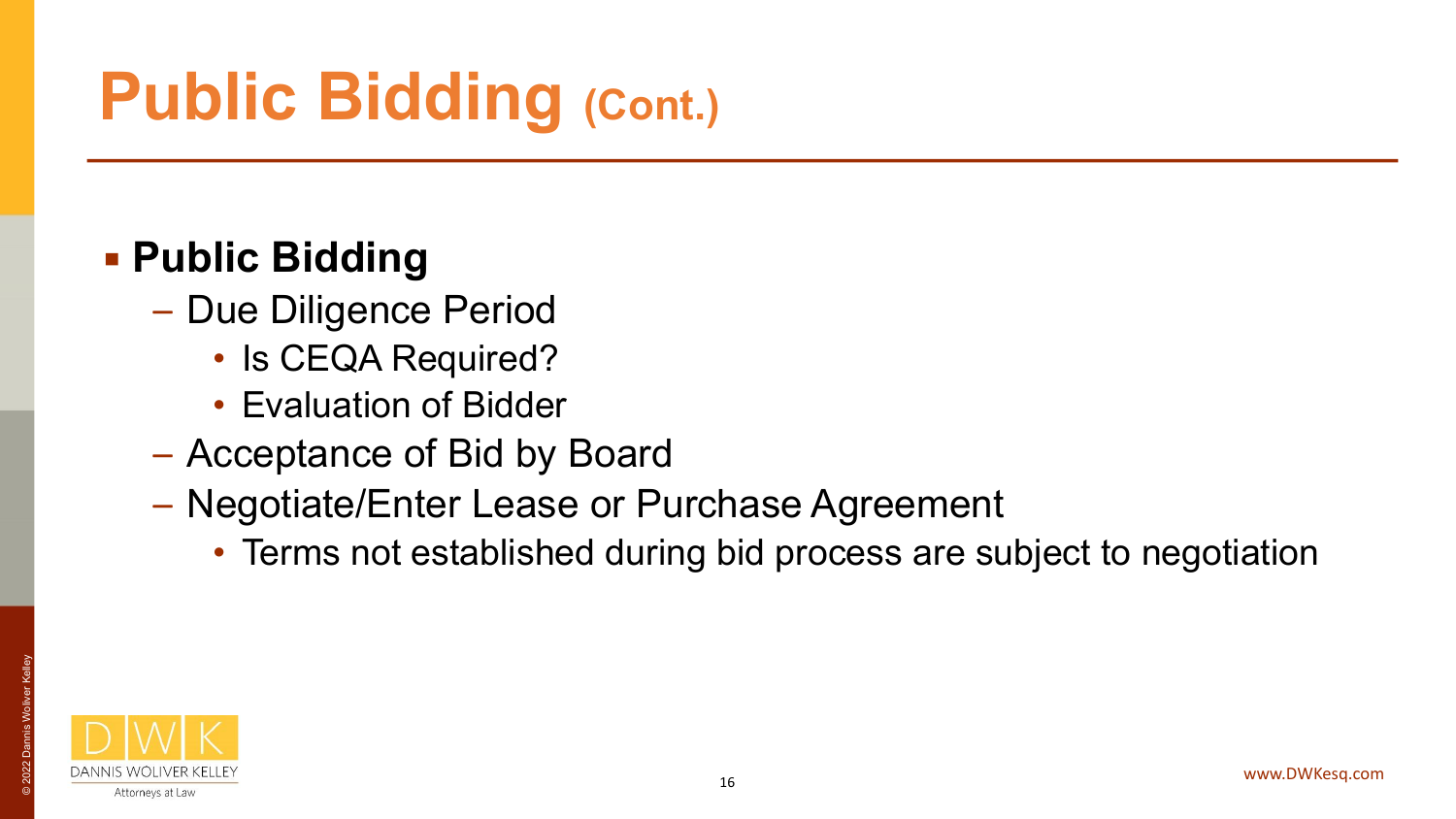### **Unused Site Penalties**

- ▪District may be subject to nonuse payments if the District has a site at any grade level that has previously been used but has not been used for school purposes within the preceding five years. (Ed. Code, §§ 17219 – 17224.)
	- **Payments not required for specified uses.**